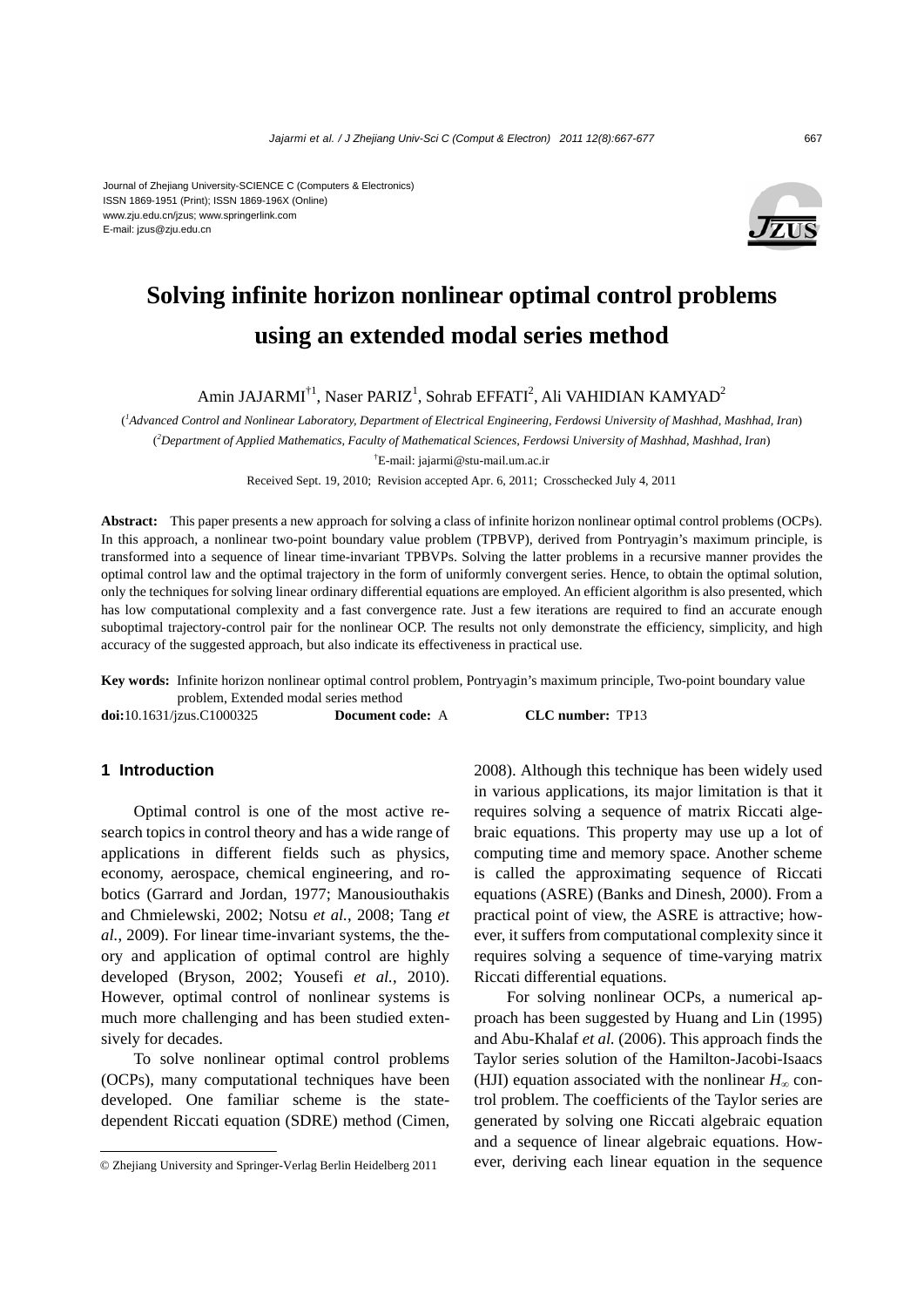requires a number of matrix computations, which may introduce computational complexity.

To determine the optimal control law, there is another approach using dynamic programming (Bellman, 1952). This approach leads to the Hamilton-Jacobi-Bellman (HJB) equation which in most cases is hard to solve. An excellent literature review on the methods for solving the HJB equation was provided by Beard *et al*. (1997) who also considered a successive Galerkin approximation (SGA) approach. In the SGA, a sequence of generalized HJB equations is solved iteratively to obtain a sequence of approximations leading eventually to the solution of the HJB equation. However, the proposed sequence may converge very slowly or even diverge.

The optimal control law can also be derived using Pontryagin's maximum principle (Pontryagin, 1959). For nonlinear OCPs, this approach leads to a nonlinear two-point boundary value problem (TPBVP) that unfortunately, in general, cannot be solved analytically. Therefore, many researchers have tried to find an approximate solution for nonlinear TPBVPs (Ascher *et al.*, 1995). In recent years some better results have been obtained. For instance, a new successive approximation approach (SAA) was proposed by Tang (2005) where, instead of directly solving the nonlinear TPBVP derived from the maximum principle, a sequence of nonhomogeneous linear time-varying TPBVPs is solved iteratively. The sensitivity approach, proposed by Tang *et al.* (2002), is similar to the SAA. It requires solving iteratively only a sequence of nonhomogeneous linear timevarying TPBVPs to determine the infinite series presenting the optimal control law. Note that solving time-varying equations is much more difficult than solving time-invariant ones.

Recently, a novel numerical technique was proposed for solving nonlinear OCPs, which is based on differential transformation (DT) (Hwang *et al.*, 2009). Using DT, a nonlinear TPBVP, derived from the maximum principle, is transformed into a system of nonlinear algebraic equations. Then, through inverse DT, the optimal solution is obtained in the form of a finite-term Taylor series. A system of nonlinear algebraic equations can be solved numerically by various methods such as Newton's method or the nonlinear least square method. Hwang *et al*. (2009) used a trust region Newton's method for solving such

a system of nonlinear algebraic equations. Unfortunately, Newton's method should start from a good initial guess, sufficiently close to the exact solution. Otherwise, the convergence of this method cannot be ensured.

In recent years, a new technique, called the modal series method, has been developed in the field of nonlinear system analysis (Pariz, 2001; Pariz *et al.*, 2003; Shanechi *et al.*, 2003; Wu *et al.*, 2007; Khatibi and Shanechi, 2011). This method, which was initially introduced by Pariz (2001), provides the solution of autonomous nonlinear systems in terms of fundamental and interacting modes. This solution, which is called modal series, yields a good deal of physical insight into the system behavior. In contrast to the perturbation method (Murdock, 1999), the modal series method does not depend on the small/large physical parameters in the system model. In addition, unlike the traditional non-perturbation techniques, such as Lyapunov's artificial small parameter method (Lyapunov, 1892) and Adomian's decomposition method (Adomian and Adomian, 1984), the modal series converges uniformly to the exact solution.

The aim of this paper is to extend the modal series method to solve a class of infinite horizon nonlinear OCPs. By this extension, a nonlinear TPBVP, derived from the maximum principle, is transformed into a sequence of linear time-invariant TPBVPs. Solving the latter problems in a recursive manner leads to the optimal control law and the optimal trajectory in the form of uniformly convergent series.

#### **2 Statement of the problem**

Consider an infinite horizon nonlinear OCP described by

min 
$$
J = \frac{1}{2} \int_{t_0}^{\infty} (\mathbf{x}^{T}(t) \mathbf{Q} \mathbf{x}(t) + \mathbf{u}^{T}(t) \mathbf{R} \mathbf{u}(t)) dt
$$
  
s.t.  $\begin{cases} \dot{\mathbf{x}}(t) = \mathbf{F}(\mathbf{x}(t)) + \mathbf{B} \mathbf{u}(t), & t > t_0, \\ \mathbf{x}(t_0) = \mathbf{x}_0, & (1) \end{cases}$ 

where  $\mathbf{x} \in \mathbb{R}^n$  and  $\mathbf{u} \in \mathbb{R}^m$  are the state and control vectors respectively,  $Q \in \mathbb{R}^{n \times n}$  and  $R \in \mathbb{R}^{m \times m}$  are positive semi-definite and positive definite matrices respec-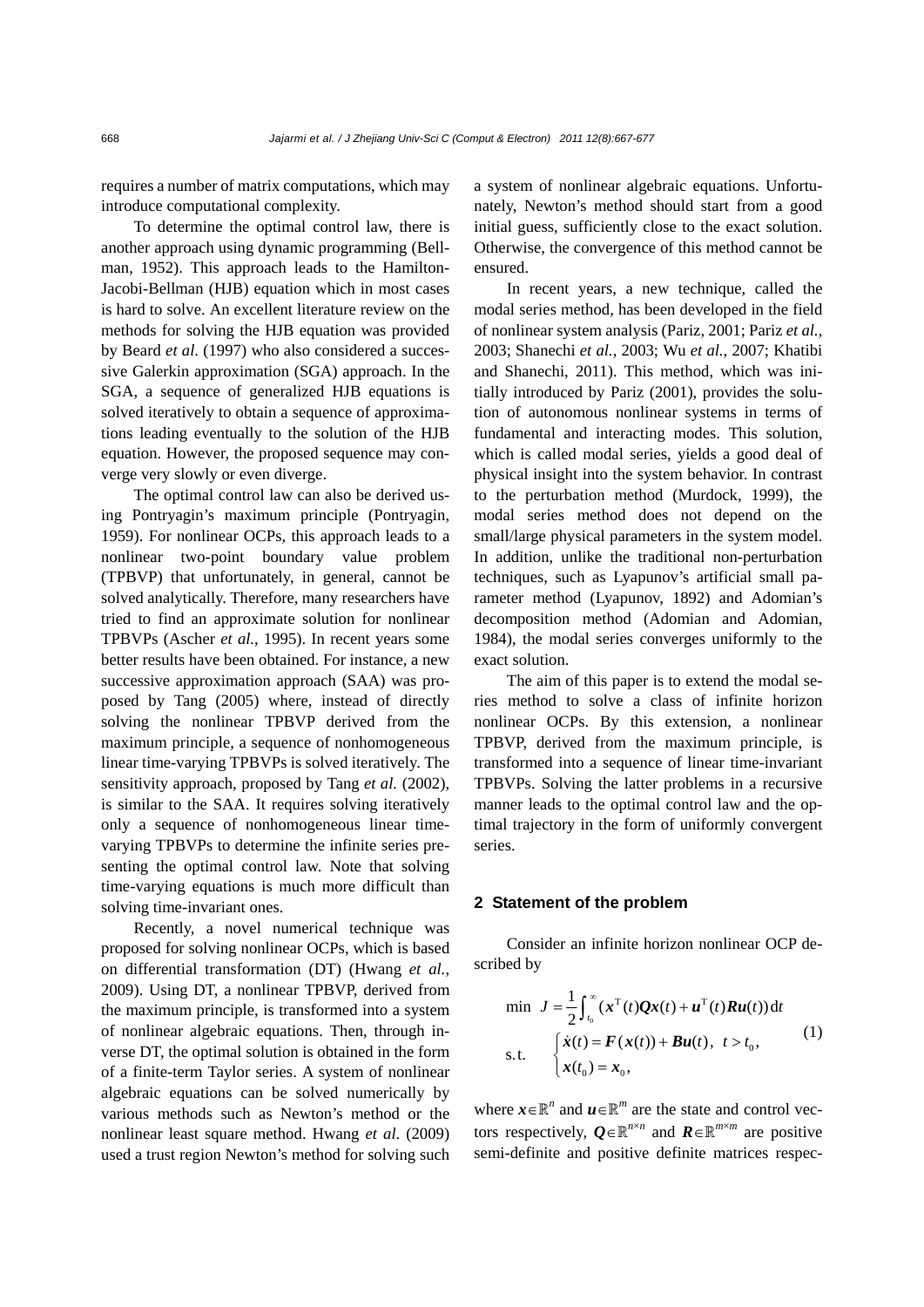tively,  $F: \mathbb{R}^n \rightarrow \mathbb{R}^n$  is a nonlinear analytic vector field where  $F(0)=0$  (and hence  $x=0$  is an equilibrium point of the system),  $\boldsymbol{B}$  is a constant matrix of appropriate dimension, and  $x_0 \in \mathbb{R}^n$  is the initial state vector. Also, it is assumed that the pair  $(J_F(0), B)$  is controllable and the pair  $(J_F(0), \text{sqrt}(Q))$  is observable, where  $J_F$  is the Jacobian matrix of  $F$ , and sqrt $(Q)$  is the square root of matrix *Q*. These assumptions guarantee the existence of a smooth optimal solution on a certain region of state space containing the equilibrium point (McCaffrey and Banks, 2005).

According to Pontryagin's maximum principle, the optimality conditions are obtained as the following nonlinear TPBVP:

$$
\begin{cases}\n\dot{x}(t) = -BR^{-1}B^{T}\lambda(t) + F(x(t)), \\
\dot{\lambda}(t) = -Qx(t) - \Psi(x(t), \lambda(t)), \\
x(t_0) = x_0, \ \lambda(\infty) = 0,\n\end{cases}
$$
\n(2)

where  $\lambda \in \mathbb{R}^n$  is the co-state vector, and  $\Psi(x(t), \lambda(t))$ =  $\frac{(x(t))}{x(t)}\Bigg]^{T} \lambda(t)$ *t*  $\frac{\mathbf{F}(\mathbf{x}(t))}{\mathbf{a}(\mathbf{x})} \mathbf{x}$ *x*  $\left(\frac{\partial \bm{F}(\bm{x}(t))}{\partial \bm{x}(t)}\right)$ . The optimal control law is given by

$$
\boldsymbol{u}^*(t) = -\boldsymbol{R}^{-1}\boldsymbol{B}^{\mathrm{T}}\boldsymbol{\lambda}(t), \quad t > t_0.
$$
 (3)

**Lemma 1** The solution of the nonlinear TPBVP (2) is analytic with respect to  $x_0$ .

**Proof** Let the pair  $(x(\cdot), \lambda(\cdot))$  be a solution of TPBVP (2). Define  $(x_0, \lambda_0) = (x(t_0), \lambda(t_0))$ . Then,  $(x(\cdot))$ ,  $\lambda(\cdot)$ ) is the solution of the following initial value problem (IVP):

$$
\begin{cases}\n\dot{x}(t) = -\boldsymbol{B}\boldsymbol{R}^{-1}\boldsymbol{B}^{\mathrm{T}}\boldsymbol{\lambda}(t) + \boldsymbol{F}(\boldsymbol{x}(t)), \\
\dot{\boldsymbol{\lambda}}(t) = -\boldsymbol{Q}\boldsymbol{x}(t) - \boldsymbol{\Psi}(\boldsymbol{x}(t), \boldsymbol{\lambda}(t)), \\
\boldsymbol{x}(t_0) = \boldsymbol{x}_0, \boldsymbol{\lambda}(t_0) = \boldsymbol{\lambda}_0.\n\end{cases}
$$
\n(4)

Since the nonlinear terms in Eq. (4) are analytic,  $(x(\cdot), \lambda(\cdot))$ , as the solution of IVP (4), is analytic with respect to  $x_0$  (Arnold, 1992). Thus,  $(x(\cdot), \lambda(\cdot))$  as the solution of TPBVP (2) is analytic with respect to  $x_0$ , and the proof is complete.

Unfortunately, problem (2) is a nonlinear TPBVP that can be solved analytically only in a few simple cases. To overcome this difficulty, we will extend the modal series method in the next section.

# **3 Extending the modal series method and optimal control design strategy**

The modal series method was originally proposed and further improved to solve a class of IVPs of the form  $\dot{x}(t) = F(x(t)), x(t_0) = x_0$  (Pariz, 2001; Pariz *et al.*, 2003; Shanechi *et al.*, 2003; Khatibi and Shanechi, 2011). In this section, we extend this method for solving a nonlinear TPBVP (2). To this end, first we need a Taylor series expansion of the nonlinear non-polynomial terms. Therefore, if the nonlinear terms in Eq. (2), i.e.,  $F(x(t))$  and *Ψ*( $x(t)$ ,  $λ(t)$ ), are not polynomial, they should be expanded in the Taylor series around the equilibrium point  $(x, \lambda) = (0, 0)$ , which yields

$$
\dot{\boldsymbol{x}}(t) = -\boldsymbol{B}\boldsymbol{R}^{-1}\boldsymbol{B}^{\mathrm{T}}\boldsymbol{\lambda}(t) + A_{10}\boldsymbol{x}(t) + \frac{1}{2!}\begin{bmatrix} \boldsymbol{x}^{\mathrm{T}}(t)\boldsymbol{H}_{20}^{1}\boldsymbol{x}(t) \\ \vdots \\ \boldsymbol{x}^{\mathrm{T}}(t)\boldsymbol{H}_{20}^{n}\boldsymbol{x}(t) \end{bmatrix} + \cdots,
$$
\n(5a)

$$
\dot{\lambda}(t) = -Qx(t) - \overline{A}_{01}\lambda(t) - \begin{bmatrix} x^{\mathrm{T}}(t) \overline{H}_{11}^{1} \lambda(t) \\ \vdots \\ x^{\mathrm{T}}(t) \overline{H}_{11}^{n} \lambda(t) \end{bmatrix} - \cdots, \quad (5b)
$$

where 
$$
\mathbf{A}_{10} = \frac{\partial \mathbf{F}}{\partial x}\Big|_{x=0}
$$
,  $\mathbf{H}_{20}^i = \frac{\partial^2 \mathbf{F}_i}{\partial x^2}\Big|_{x=0}$ ,  $\overline{\mathbf{A}}_{01} = \frac{\partial \mathbf{\Psi}}{\partial \lambda}\Big|_{\substack{x=0 \ x=0}} = \frac{\partial \mathbf{\Psi}}{\partial \lambda}\Big|_{\substack{x=0 \ x=0}} = \frac{\partial \mathbf{\Psi}}{\partial \lambda}\Big|_{\substack{x=0 \ x=0}} = \frac{\partial^2 \mathbf{\Psi}_i}{\partial \lambda \partial x}\Big|_{\substack{x=0 \ x=0}} = \frac{\partial \mathbf{\Psi}}{\partial \lambda}\Big|_{\substack{x=0 \ x=0}} = \frac{\partial \mathbf{\Psi}}{\partial \lambda}\Big|_{\substack{x=0 \ x=0}} = \frac{\partial \mathbf{\Psi}}{\partial \lambda}\Big|_{\substack{x=0 \ x=0}} = \frac{\partial \mathbf{\Psi}}{\partial \lambda}\Big|_{\lambda=0}$ 

ponents of vector fields *F* and *Ψ*, respectively. Moreover, in the Taylor series of *Ψ* only the mixed partial derivatives which are of the first order with respect to *λ* are non-zero at the origin.

The solution of the nonlinear TPBVP (2) for arbitrary initial condition  $x_0 \in \mathbb{R}^n$  and for all  $t > t_0$  can be expressed as

$$
\begin{cases}\n x(t) = A(x_0, t), \\
 \lambda(t) = \Gamma(x_0, t),\n\end{cases}
$$
\n(6)

where  $\Lambda$ :  $\mathbb{R}^n \times \mathbb{R} \to \mathbb{R}^n$  and  $\Lambda$ :  $\mathbb{R}^n \times \mathbb{R} \to \mathbb{R}^n$  are analytic vector fields with respect to the initial condition  $x_0$ (Lemma 1). In addition, it is easy to show that *Λ*(**0**, *t*)  $=$ *Γ***(0**, *t*)=**0**,  $\forall$ *t*>*t*<sub>0</sub>. Therefore, we can expand Eq. (6) as a Maclaurin series about  $x_0$  as follows: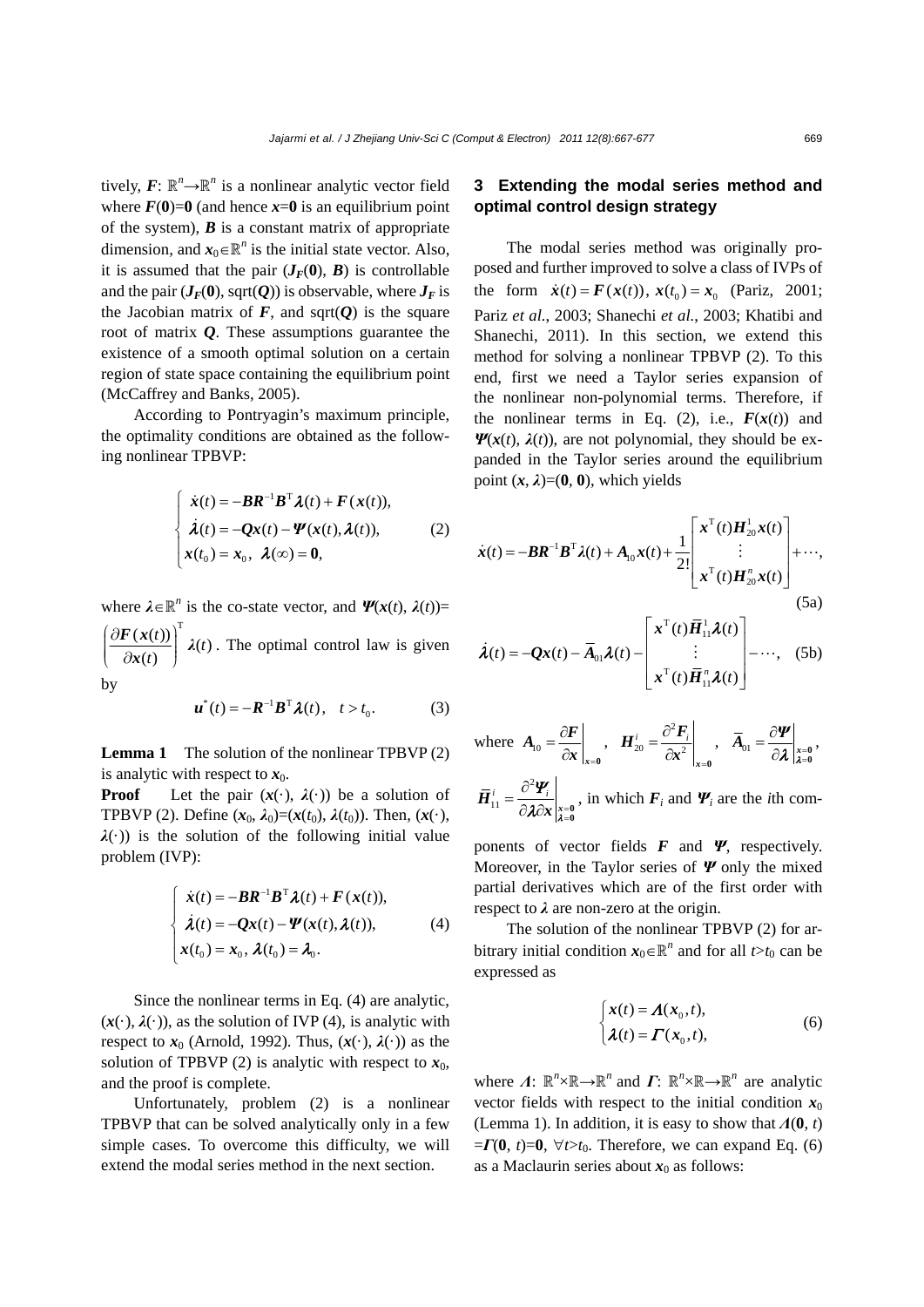$$
\mathbf{x}(t) = \mathbf{\Lambda}(\mathbf{x}_0, t) = \frac{\partial \mathbf{\Lambda}(\mathbf{x}_0, t)}{\partial \mathbf{x}_0} \Big|_{\mathbf{x}_0 = \mathbf{0}} \mathbf{x}_0
$$
\n
$$
+ \frac{1}{2!} \begin{bmatrix}\n\mathbf{x}_0^{\mathrm{T}} \left( \frac{\partial^2 \mathbf{\Lambda}_1(\mathbf{x}_0, t)}{\partial \mathbf{x}_0^2} \Big|_{\mathbf{x}_0 = \mathbf{0}} \right) \mathbf{x}_0 \\
\mathbf{x}_0^{\mathrm{T}} \left( \frac{\partial^2 \mathbf{\Lambda}_n(\mathbf{x}_0, t)}{\partial \mathbf{x}_0^2} \Big|_{\mathbf{x}_0 = \mathbf{0}} \right) \mathbf{x}_0\n\end{bmatrix} + \dots = \sum_{i=1}^{\infty} \mathbf{g}_i(t),
$$
\n
$$
\mathbf{\lambda}(t) = \mathbf{\Gamma}(\mathbf{x}_0, t) = \frac{\partial \mathbf{\Gamma}(\mathbf{x}_0, t)}{\partial \mathbf{x}_0} \Big|_{\mathbf{x}_0 = \mathbf{0}} \mathbf{x}_0
$$
\n
$$
+ \frac{1}{2!} \begin{bmatrix}\n\mathbf{x}_0^{\mathrm{T}} \left( \frac{\partial^2 \mathbf{\Gamma}_1(\mathbf{x}_0, t)}{\partial \mathbf{x}_0^2} \Big|_{\mathbf{x}_0 = \mathbf{0}} \right) \mathbf{x}_0 \\
\mathbf{x}_0^{\mathrm{T}} \left( \frac{\partial^2 \mathbf{\Gamma}_1(\mathbf{x}_0, t)}{\partial \mathbf{x}_0^2} \Big|_{\mathbf{x}_0 = \mathbf{0}} \right) \mathbf{x}_0\n\end{bmatrix} + \dots = \sum_{i=1}^{\infty} \mathbf{h}_i(t),
$$
\n
$$
(7\mathbf{b})
$$

where  $\Lambda_i$  and  $\Gamma_i$  are the *i*th components of vector fields *Λ* and *Γ* respectively, and  $g_i(t)$  and  $h_i(t)$  are vector functions in which their components are linear combinations of all terms depending on the multiplication of  $i$  elements of vector  $x_0$ . For example, components of  $g_2(t)$  and  $h_2(t)$  contain linear combinations of all terms of the form  $x_{0,k}x_{0,l}$  for  $k, l \in \{1, \}$ 2, ..., *n*}, where  $x_{0,j}$  is the *j*th element of vector  $x_0$ . Moreover, since *Λ* and *Γ* are analytic with respect to  $x<sub>0</sub>$ , the existence and uniform convergence of the Maclaurin series in Eqs. (7a) and (7b) are guaranteed. Let  $\Phi_1$  and  $\Phi_2$  be the convergence domains of the Maclaurin series in Eqs. (7a) and (7b) for all  $t>t_0$ where  $\Phi_1 \subseteq \mathbb{R}^n$  and  $\Phi_2 \subseteq \mathbb{R}^n$  are subsets of the initial state space. Assume that  $\Phi_3 = \Phi_1 \cap \Phi_2$  is non-empty and let the initial condition be  $\varepsilon x_0$ , i.e.,  $x(t_0) = \varepsilon x_0$ , where  $\varepsilon$  is an arbitrary scalar parameter such that  $\epsilon x_0 \in \Phi_3$ . Since  $\Phi_3$  is assumed to be non-empty, such a parameter exists. This parameter simplifies only the calculations and its value does not have any significance. Similar to Eqs. (7a) and (7b), we can write

$$
\begin{cases}\n\mathbf{x}(t) = \mathbf{\Lambda}(\varepsilon \mathbf{x}_0, t) = \sum_{i=1}^{\infty} \varepsilon^i \mathbf{g}_i(t), \\
\lambda(t) = \mathbf{\Gamma}(\varepsilon \mathbf{x}_0, t) = \sum_{i=1}^{\infty} \varepsilon^i \mathbf{h}_i(t).\n\end{cases}
$$
\n(8)

Since  $\varepsilon x_0 \in \Phi_3$ , Eq. (8) must satisfy Eqs. (5a) and (5b). Satisfying Eq. (8) in Eqs. (5a) and (5b) and rearranging with respect to the order of *ε* yield

$$
\begin{cases}\n\varepsilon^{1}\dot{\mathbf{g}}_{1}(t) + \varepsilon^{2}\dot{\mathbf{g}}_{2}(t) + \cdots = \varepsilon^{1}(A_{10}\mathbf{g}_{1}(t) - \mathbf{B}\mathbf{R}^{-1}\mathbf{B}^{\mathrm{T}}\mathbf{h}_{1}(t)) \\
+ \varepsilon^{2}\n\begin{pmatrix}\nA_{10}\mathbf{g}_{2}(t) - \mathbf{B}\mathbf{R}^{-1}\mathbf{B}^{\mathrm{T}}\mathbf{h}_{2}(t) + \frac{1}{2!}\n\end{pmatrix}\n\begin{pmatrix}\n\mathbf{g}_{1}^{T}(t)\mathbf{H}_{20}^{1}\mathbf{g}_{1}(t) \\
\vdots \\
\mathbf{g}_{1}^{T}(t)\mathbf{H}_{20}^{n}\mathbf{g}_{1}(t)\n\end{pmatrix} + \cdots, \\
\varepsilon^{1}\dot{\mathbf{h}}_{1}(t) + \varepsilon^{2}\dot{\mathbf{h}}_{2}(t) + \cdots = \varepsilon^{1}(-\mathbf{Q}\mathbf{g}_{1}(t) - \bar{A}_{01}\mathbf{h}_{1}(t)) \\
+ \varepsilon^{2}\n\begin{pmatrix}\n-\mathbf{Q}\mathbf{g}_{2}(t) - \bar{A}_{01}\mathbf{h}_{2}(t) - \begin{bmatrix}\n\mathbf{g}_{1}^{T}(t)\bar{\mathbf{H}}_{11}^{1}\mathbf{h}_{1}(t) \\
\vdots \\
\mathbf{g}_{1}^{T}(t)\bar{\mathbf{H}}_{11}^{n}\mathbf{h}_{1}(t)\n\end{bmatrix} + \cdots.\n\end{cases}
$$
\n(9)

Since Eq. (9) must hold for any *ε* as long as  $\epsilon x_0 \in \Phi_3$ , terms with the same order of  $\epsilon$  on each side must be equal. This procedure yields

$$
\varepsilon^{1} : \begin{cases} \dot{\mathbf{g}}_{1}(t) = A_{10}\mathbf{g}_{1}(t) - \mathbf{B}\mathbf{R}^{-1}\mathbf{B}^{\mathrm{T}}\mathbf{h}_{1}(t), \\ \dot{\mathbf{h}}_{1}(t) = -\mathbf{Q}\mathbf{g}_{1}(t) - \overline{A}_{01}\mathbf{h}_{1}(t), \end{cases} (10a)
$$
\n
$$
\varepsilon^{2} : \begin{cases} \dot{\mathbf{g}}_{2}(t) = A_{10}\mathbf{g}_{2}(t) - \mathbf{B}\mathbf{R}^{-1}\mathbf{B}^{\mathrm{T}}\mathbf{h}_{2}(t) + \frac{1}{2!} \begin{bmatrix} \mathbf{g}_{1}^{\mathrm{T}}(t)\mathbf{H}_{20}^{1}\mathbf{g}_{1}(t) \\ \vdots \\ \mathbf{g}_{1}^{\mathrm{T}}(t)\mathbf{H}_{20}^{n}\mathbf{g}_{1}(t) \end{bmatrix}, \\ \dot{\mathbf{h}}_{2}(t) = -\mathbf{Q}\mathbf{g}_{2}(t) - \overline{A}_{01}\mathbf{h}_{2}(t) - \begin{bmatrix} \mathbf{g}_{1}^{\mathrm{T}}(t)\overline{\mathbf{H}}_{11}^{1}\mathbf{h}_{1}(t) \\ \vdots \\ \mathbf{g}_{1}^{\mathrm{T}}(t)\overline{\mathbf{H}}_{11}^{n}\mathbf{h}_{1}(t) \end{bmatrix}, \\ (10b)
$$

and so on. Note that Eq. (10a) is a system of homogeneous linear time-invariant ordinary differential equations (ODEs). From Eq. (10a),  $g_1(t)$  and  $h_1(t)$  can be easily obtained. Assume that  $g_1(t)$  and  $h_1(t)$  have been obtained from Eq. (10a) in the first step. Then,  $g_2(t)$  and  $h_2(t)$  can be easily obtained from Eq. (10b) in the second step since Eq. (10b) is a system of nonhomogeneous linear time-invariant ODEs. Note that the nonhomogeneous terms of Eq. (10b) are calculated using the solution of Eq. (10a). Continuing as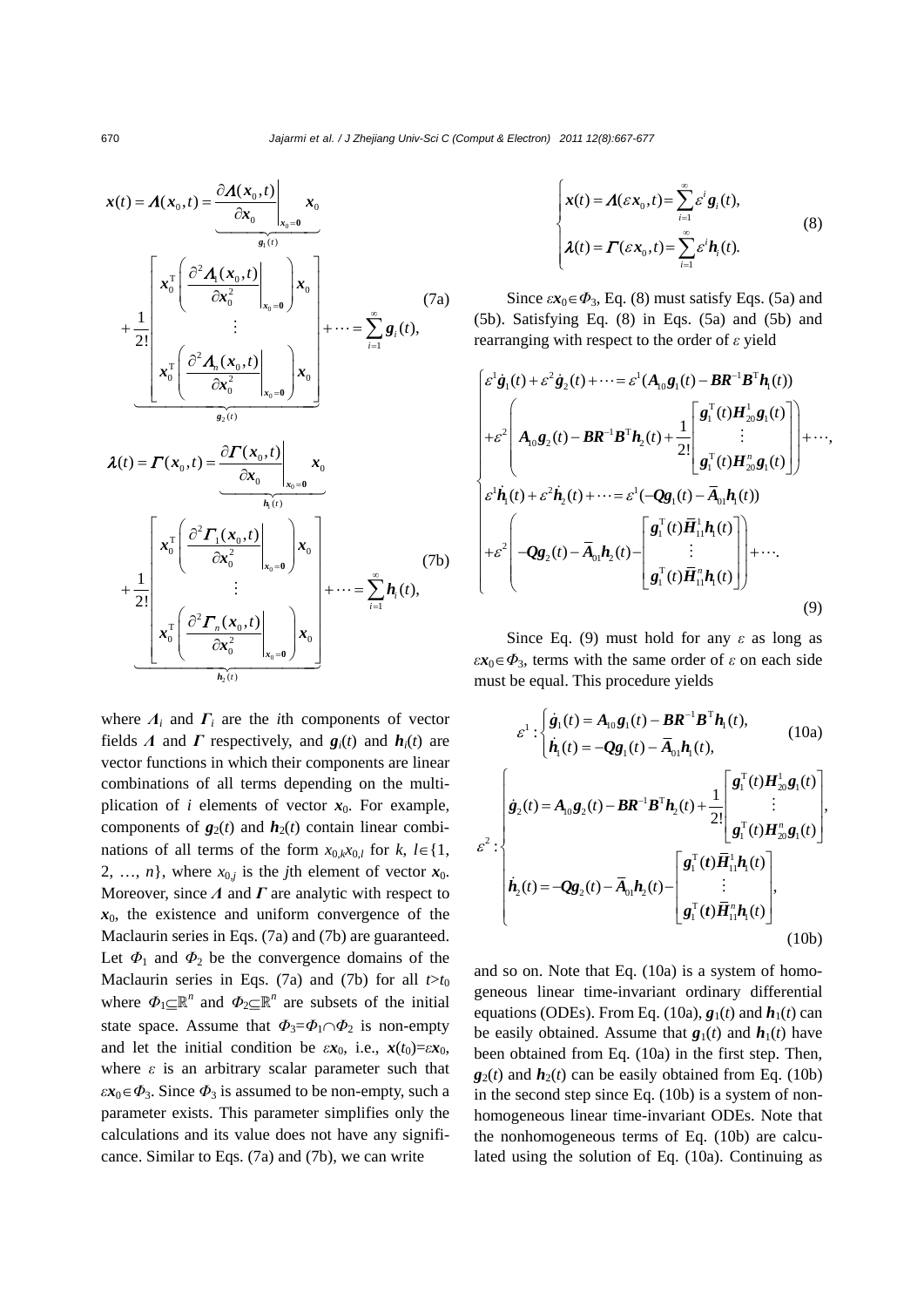above,  $g_i(t)$  and  $h_i(t)$  for  $i \geq 2$  can be easily obtained in the *i*th step by solving only a system of nonhomogeneous linear time-invariant ODEs. At each step, nonhomogeneous terms are calculated using the information obtained from previous steps. Therefore, solving the presented sequence is a recursive process.

To obtain the boundary conditions for the sequence, set  $t=t_0$  and  $t=\infty$  in Eq. (8) as follows:

$$
\begin{cases}\n\varepsilon \mathbf{x}_0 = \mathbf{x}(t_0) = \mathbf{\Lambda}(\varepsilon \mathbf{x}_0, t_0) = \sum_{i=1}^{\infty} \varepsilon^i \mathbf{g}_i(t_0), \\
\mathbf{0} = \mathbf{\lambda}(\infty) = \mathbf{\Gamma}(\varepsilon \mathbf{x}_0, \infty) = \sum_{i=1}^{\infty} \varepsilon^i \mathbf{h}_i(\infty).\n\end{cases}
$$
\n(11)

Equating the coefficients of the same powers of *ε* in Eq. (11), we obtain

$$
\begin{cases} \mathbf{g}_1(t_0) = \mathbf{x}_0 \\ \mathbf{h}_1(\infty) = \mathbf{0} \end{cases} \text{ and } \begin{cases} \mathbf{g}_i(t_0) = \mathbf{0} \\ \mathbf{h}_i(\infty) = \mathbf{0} \end{cases} \text{ for } i \ge 2. \tag{12}
$$

Finally, in accordance with the previous discussions, the following theorem can be stated, which is the major result of this section:

**Theorem 1** Let  $\Phi_3$  be the intersection of convergence domains of series in Eqs. (7a) and (7b). For any  $x_0 \in \Phi_3$ , the solution of the nonlinear TPBVP (2) can be expressed as

$$
\boldsymbol{x}(t) = \sum_{i=1}^{\infty} \boldsymbol{g}_i(t), \quad \boldsymbol{\lambda}(t) = \sum_{i=1}^{\infty} \boldsymbol{h}_i(t), \quad (13)
$$

where  $g_i(t)$  and  $h_i(t)$  for  $i \geq 1$  are obtained by solving recursively only the following sequence of linear time-invariant TPBVPs:

$$
\varepsilon^{1} : \begin{cases} \dot{\mathbf{g}}_{1}(t) = A_{10} \mathbf{g}_{1}(t) - \mathbf{B} \mathbf{R}^{-1} \mathbf{B}^{\mathrm{T}} \mathbf{h}_{1}(t), \\ \dot{\mathbf{h}}_{1}(t) = -\mathbf{Q} \mathbf{g}_{1}(t) - \overline{A}_{01} \mathbf{h}_{1}(t), \end{cases} (14a)
$$
\n
$$
\begin{cases} \dot{\mathbf{g}}_{2}(t) = \mathbf{A}_{10} \mathbf{g}_{2}(t) - \mathbf{B} \mathbf{R}^{-1} \mathbf{B}^{\mathrm{T}} \mathbf{h}_{2}(t) \\ + \frac{1}{2!} \begin{bmatrix} \mathbf{g}_{1}^{\mathrm{T}}(t) \mathbf{H}_{20}^{1} \mathbf{g}_{1}(t) \\ \vdots \\ \mathbf{g}_{1}^{\mathrm{T}}(t) \mathbf{H}_{20}^{\mathrm{T}} \mathbf{g}_{1}(t) \end{bmatrix}, \\ \varepsilon^{2} : \begin{cases} \dot{\mathbf{h}}_{2}(t) = -\mathbf{Q} \mathbf{g}_{2}(t) - \overline{A}_{01} \mathbf{h}_{2}(t) - \begin{bmatrix} \mathbf{g}_{1}^{\mathrm{T}}(t) \overline{\mathbf{H}}_{11}^{1} \mathbf{h}_{1}(t) \\ \vdots \\ \mathbf{g}_{1}^{\mathrm{T}}(t) \overline{\mathbf{H}}_{11}^{\mathrm{T}} \mathbf{h}_{1}(t) \end{bmatrix}, \\ \mathbf{g}_{2}(t_{0}) = \mathbf{0} \ , \ \mathbf{h}_{2}(\infty) = \mathbf{0}, \end{cases} (14b)
$$

$$
\varepsilon^{i}: \begin{cases} \dot{\mathbf{g}}_{i}(t) = A_{10}\mathbf{g}_{i}(t) - \mathbf{B}\mathbf{R}^{-1}\mathbf{B}^{\mathrm{T}}\mathbf{h}_{i}(t) \\ + \mathbf{G}_{i}(\mathbf{g}_{1}(t),..., \mathbf{g}_{i-1}(t)), \\ \dot{\mathbf{h}}_{i}(t) = -\mathbf{Q}\mathbf{g}_{i}(t) - \overline{\mathbf{A}}_{01}\mathbf{h}_{i}(t) \\ - \mathbf{H}_{i}(\mathbf{g}_{1}(t),..., \mathbf{g}_{i-1}(t), \mathbf{h}_{1}(t),..., \mathbf{h}_{i-1}(t)), \\ \mathbf{g}_{i}(t_{0}) = \mathbf{0}, \ \mathbf{h}_{i}(\infty) = \mathbf{0}, \end{cases}
$$
(14c)

#

and so on, where the nonhomogeneous terms  $G_i$  and  $H_i$  in Eq. (14c) are determined by equating the coefficients of  $\varepsilon^i$  in Eq. (9).

**Corollary 1** Consider the infinite horizon nonlinear OCP (1) with  $x_0 \in \Phi_3$ . The optimal trajectory-control pair for all  $t > t_0$  is

$$
\boldsymbol{x}^{*}(t) = \sum_{i=1}^{\infty} \boldsymbol{g}_{i}(t), \ \ \boldsymbol{u}^{*}(t) = -\boldsymbol{R}^{-1} \boldsymbol{B}^{\mathrm{T}} \sum_{i=1}^{\infty} \boldsymbol{h}_{i}(t). \tag{15}
$$

The following theorem shows uniform convergence of the obtained series solution in Eq. (15) to the optimal solution:

**Theorem 2** Define sequences  $\{x^{(k)}(t)\}_{k=1}^{\infty}$  ${ {\mathcal{X}}^{(k)}(t) }_{k=1}^{\infty}$ , and  ${ {\mathcal{u}}^{(k)}(t) }_{k=1}^{\infty}$  as follows:

$$
\mathbf{x}^{(k)}(t) \triangleq \sum_{i=1}^{k} \mathbf{g}_i(t), \quad \boldsymbol{\lambda}^{(k)}(t) \triangleq \sum_{i=1}^{k} \mathbf{h}_i(t),
$$
  

$$
\mathbf{u}^{(k)}(t) \triangleq -\mathbf{R}^{-1} \mathbf{B}^{\mathrm{T}} \boldsymbol{\lambda}^{(k)}(t).
$$
 (16)

Then, for the infinite horizon nonlinear OCP (1) with  $x_0 \in \Phi_3$ , the sequences  $\{x^{(k)}(t)\}_{k=1}^{\infty}$  and  $\{u^{(k)}(t)\}_{k=1}^{\infty}$ converge uniformly to  $\mathbf{x}^*(t)$  and  $\mathbf{u}^*(t)$ , respectively.

**Proof** According to the previous discussions, the Maclaurin series  $\sum_{i=1}^{\infty} \mathbf{g}_i(t)$  and  $\sum_{i=1}^{\infty} \mathbf{h}_i(t)$  converge uniformly to the exact solution of the nonlinear TPBVP (2). That is,

$$
\begin{cases}\n\mathbf{x}(t) = \lim_{k \to \infty} \sum_{i=1}^{k} \mathbf{g}_i(t) \Leftrightarrow \mathbf{x}^{(k)}(t) \xrightarrow{\text{Uniformly}} \mathbf{x}(t), \\
\lambda(t) = \lim_{k \to \infty} \sum_{i=1}^{k} \mathbf{h}_i(t) \Leftrightarrow \lambda^{(k)}(t) \xrightarrow{\text{Uniformly}} \lambda(t).\n\end{cases}
$$
\n(17)

The control sequence  ${u^{(k)}(t)}_{k=1}^{\infty}$  depends only on the co-state vector sequence  $\{\lambda^{(k)}(t)\}_{k=1}^{\infty}$  through a linear operator. Therefore, we have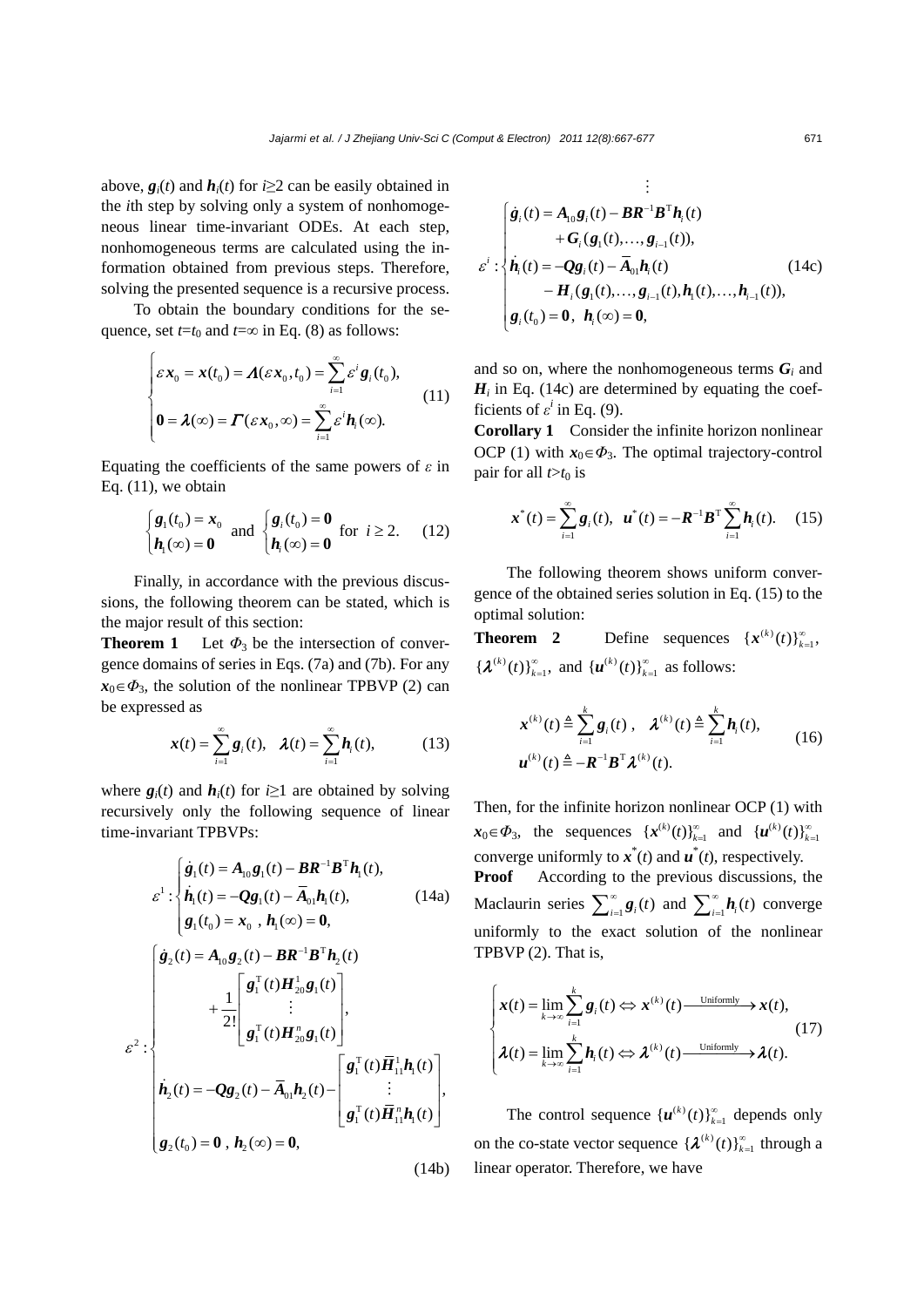$$
\boldsymbol{u}^*(t) = -\boldsymbol{R}^{-1}\boldsymbol{B}^{\mathrm{T}}\boldsymbol{\lambda}(t) = -\boldsymbol{R}^{-1}\boldsymbol{B}^{\mathrm{T}}\sum_{i=1}^{\infty}\boldsymbol{h}_i(t)
$$

$$
= -\boldsymbol{R}^{-1}\boldsymbol{B}^{\mathrm{T}}\left(\lim_{k\to\infty}\sum_{i=1}^k\boldsymbol{h}_i(t)\right) = \lim_{k\to\infty}\left(-\boldsymbol{R}^{-1}\boldsymbol{B}^{\mathrm{T}}\sum_{i=1}^k\boldsymbol{h}_i(t)\right)
$$

$$
= \lim_{k\to\infty}(-\boldsymbol{R}^{-1}\boldsymbol{B}^{\mathrm{T}}\boldsymbol{\lambda}^{(k)}(t)) = \lim_{k\to\infty}\boldsymbol{u}^{(k)}(t). \tag{18}
$$

That is, the control sequence  ${u^{(k)}(t)}_{k=1}^{\infty}$  converges uniformly to the optimal control law  $\mathbf{u}^*(t)$ , and the proof is complete.

# **4 Approximate solution of a nonlinear TPBVP and its domain of validity**

It is almost impossible to obtain the solution of the nonlinear TPBVP $(2)$  as in Eq.  $(13)$ , since Eq.  $(13)$ contains infinite series. Therefore, in practical applications, the *M*th order approximate solution is obtained by replacing  $\infty$  with a finite positive integer M in Eq. (13) as follows:

$$
\mathbf{x}^{(M)}(t) = \sum_{i=1}^{M} \mathbf{g}_i(t), \ \ \mathbf{\lambda}^{(M)}(t) = \sum_{i=1}^{M} \mathbf{h}_i(t). \tag{19}
$$

For this approximate solution, we define the domain of validity through the following definition: **Definition 1** Let  $\delta > 0$  be fixed. For a given *M*, the domain of validity for the *M*th order approximate solution (19), denoted by  $\Phi(M)$ , is defined as

$$
\Phi(M) \triangleq \{ \mathbf{x}_0 \in \mathbb{R}^n : E(\mathbf{x}_0) < \delta \},\tag{20}
$$

where

$$
E(\boldsymbol{x}_0) = \int_{t_0}^{\infty} (||E_1(\boldsymbol{x}_0, t)||_2^2 + ||E_2(\boldsymbol{x}_0, t)||_2^2) dt, \quad (21)
$$

in which

$$
E_1(\mathbf{x}_0, t) = \dot{\mathbf{x}}^{(M)}(t) + \mathbf{B} \mathbf{R}^{-1} \mathbf{B}^{\mathrm{T}} \boldsymbol{\lambda}^{(M)}(t) - \mathbf{F}(\mathbf{x}^{(M)}(t)),
$$
\n(22a)\n
$$
E_2(\mathbf{x}_0, t) = \dot{\mathbf{\lambda}}^{(M)}(t) + \mathbf{Q} \mathbf{x}^{(M)}(t) + \mathbf{\Psi}(\mathbf{x}^{(M)}(t), \boldsymbol{\lambda}^{(M)}(t)),
$$
\n(22b)

and  $\mathbf{x}^{(M)}(t)$  and  $\lambda^{(M)}(t)$  are as in Eq. (19) wherein  $\mathbf{g}_i(t)$ and  $h_i(t)$  depend on  $x_0$  (see Eqs. (7a) and (7b)).

*Φ*(*M*) is the range of initial conditions for which the  $x^{(M)}(t)$  and  $\lambda^{(M)}(t)$  in Eq. (19) satisfy the nonlinear TPBVP (2) with the global error  $E(x_0)$  less than a small enough constant *δ*>0.

Here, we suggest a practical technique to obtain the domain of validity for the *M*th order approximate solution (19). We can obtain the domain of validity *Φ*(*M*) by solving the following optimization problem:

$$
\max \|x_0\|_2^2 \quad \text{s.t.} \quad E(x_0) < \delta. \tag{23}
$$

Note that the integral in Eq. (21) is analytically computable, and thus the constraint in Eq. (23) is a nonlinear inequality in variable  $x_0$ . Therefore, the optimization problem (23) can be solved numerically by various methods such as sequential quadratic programming (SQP), penalty methods, and barrier methods (Bazaraa *et al.*, 2006). In this work, we use the SQP, which is one of the most popular and robust algorithms for solving nonlinear continuous optimization problems. A number of packages including MATLAB and MAPLE can be used to run the SQP.

#### **5 Suboptimal control design strategy**

In this section, we obtain an accurate enough suboptimal trajectory-control pair for the infinite horizon nonlinear OCP (1). For any  $x_0 \in \Phi(M)$ , the *M*th order suboptimal trajectory-control pair can be obtained as follows:

$$
\boldsymbol{x}^{(M)}(t) = \sum_{i=1}^{M} \boldsymbol{g}_i(t), \ \boldsymbol{u}^{(M)}(t) = -\boldsymbol{R}^{-1} \boldsymbol{B}^{\mathrm{T}} \sum_{i=1}^{M} \boldsymbol{h}_i(t). \tag{24}
$$

The integer *M* in Eq. (24) is generally determined according to a concrete control precision. For example, the *M*th order suboptimal trajectory-control pair in Eq. (24) has the desirable accuracy if for a given positive constant *e*>0, the following condition holds:

$$
\left| \frac{J^{(M)} - J^{(M-1)}}{J^{(M)}} \right| < e,\tag{25}
$$

where

$$
J^{(M)} = \frac{1}{2} \int_{t_0}^{\infty} \left( (\mathbf{x}^{(M)}(t))^{\mathrm{T}} \mathbf{Q} \mathbf{x}^{(M)}(t) + (\mathbf{u}^{(M)}(t))^{\mathrm{T}} \mathbf{R} \mathbf{u}^{(M)}(t) \right) dt.
$$
\n(26)

To obtain an accurate enough suboptimal trajectory-control pair, we present an iterative algorithm which has low computational complexity and a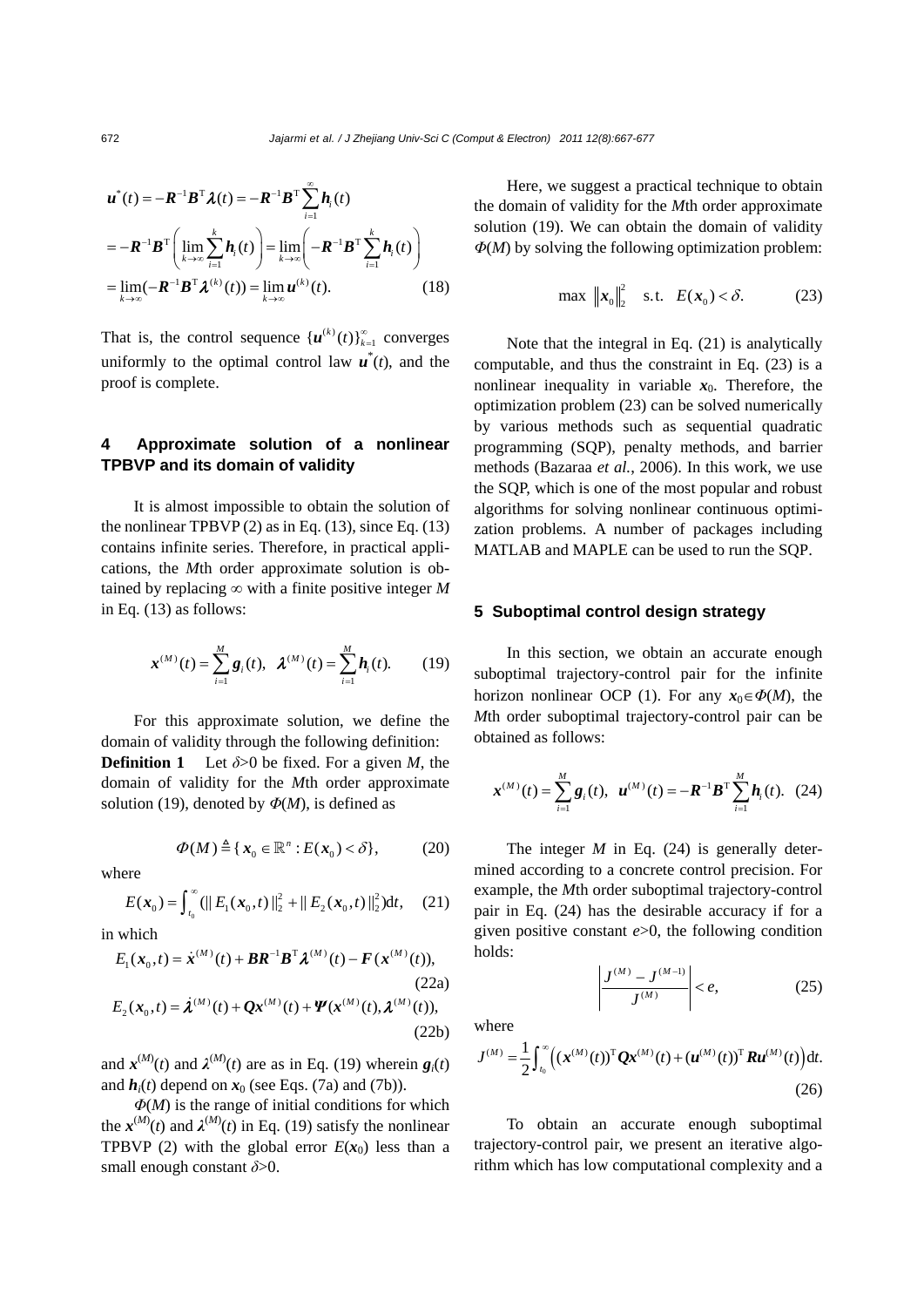fast convergence rate. Therefore, only a few iterations are required to reach a desirable accuracy. This fact reduces the size of computations effectively.

## **Algorithm 1** Suboptimal control design

Step 1: Let *i*=1.

Step 2: Calculate the *i*th order terms  $g_i(t)$  and  $h_i(t)$  from the presented sequence of linear time-invariant TPBVPs in Eqs.  $(14a)–(14c)$ .

Step 3: Let  $M=i$  and obtain  $x^{(M)}(t)$  and  $u^{(M)}(t)$  from Eq. (24). Then calculate  $J^{(M)}$  according to Eq. (26).

Step 4: If Eq. (25) holds for the given small enough constant  $e > 0$ , go to Step 5; else, replace *i* by  $i+1$  and go to Step 2.

Step 5: Determine  $\Phi(M)$ . If  $x_0 \in \Phi(M)$ , then  $x^{(M)}(t) - u^{(M)}(t)$ is the desirable suboptimal trajectory-control pair.

## **6 Numerical example**

In this section, the effectiveness of the proposed approach is verified by solving a numerical example. Here, we consider the optimal manoeuvres of a rigid asymmetric spacecraft (Junkins and Turner, 1986). Euler's equations for the angular velocities of a spacecraft are given by

$$
\dot{\mathbf{x}}(t) = \begin{bmatrix} \dot{x}_1(t) \\ \dot{x}_2(t) \\ \dot{x}_3(t) \end{bmatrix} = \begin{bmatrix} -\frac{I_3 - I_2}{I_1} x_2(t) x_3(t) \\ -\frac{I_1 - I_3}{I_2} x_1(t) x_3(t) \\ -\frac{I_2 - I_1}{I_3} x_1(t) x_2(t) \\ -\frac{F(x(t))}{F(x(t))} \\ 0 & 1/I_2 & 0 \\ 0 & 0 & 1/I_3 \end{bmatrix} \begin{bmatrix} u_1(t) \\ u_2(t) \\ u_3(t) \end{bmatrix},
$$
\n(27)

where  $x_1$ ,  $x_2$ , and  $x_3$  are the angular velocities of the spacecraft,  $u_1$ ,  $u_2$ , and  $u_3$  are control torques, and  $I_1$ =86.24 kg·m<sup>2</sup>,  $I_2$ =85.07 kg·m<sup>2</sup>, and  $I_3$ =113.59 kg·m<sup>2</sup> are the spacecraft's principle inertia.

The infinite horizon quadratic cost functional to be minimized is given by

$$
J = \frac{1}{2} \int_0^\infty (\mathbf{x}^\mathrm{T}(t) \mathbf{Q} \mathbf{x}(t) + \mathbf{u}^\mathrm{T}(t) \mathbf{R} \mathbf{u}(t)) \, \mathrm{d}t \,, \qquad (28)
$$

where  $Q = R = I_{3 \times 3}$ . In addition, the initial conditions are

$$
x_1(0)=0.01
$$
 r/s,  $x_2(0)=0.005$  r/s,  $x_3(0)=0.001$  r/s. (29)

According to Pontryagin's maximum principle, the following nonlinear TPBVP is obtained:

$$
\dot{\mathbf{x}}(t) = \begin{bmatrix} \dot{x}_1(t) \\ \dot{x}_2(t) \\ \dot{x}_3(t) \end{bmatrix} = -\begin{bmatrix} \frac{1}{I_1^2} \lambda_1(t) \\ \frac{1}{I_2^2} \lambda_2(t) \\ \frac{1}{I_3^2} \lambda_3(t) \end{bmatrix} + \begin{bmatrix} -\frac{I_3 - I_2}{I_1} x_2(t) x_3(t) \\ -\frac{I_1 - I_3}{I_2} x_1(t) x_3(t) \\ \frac{1}{I_3^2} \lambda_3(t) \end{bmatrix},
$$
\n
$$
\begin{bmatrix} \frac{1}{I_3^2} \lambda_3(t) \\ -\frac{I_2 - I_1}{I_3} x_1(t) x_2(t) \\ \frac{1}{I_3^2} \end{bmatrix},
$$
\n(30)

$$
(30a)
$$

$$
\dot{\lambda}(t) = \begin{bmatrix} \dot{\lambda}_{1}(t) \\ \dot{\lambda}_{2}(t) \\ \dot{\lambda}_{3}(t) \end{bmatrix} = -\begin{bmatrix} x_{1}(t) \\ x_{2}(t) \\ x_{3}(t) \end{bmatrix}
$$
\n
$$
-\begin{bmatrix} -\frac{I_{1} - I_{3}}{I_{2}} x_{3}(t) \lambda_{2}(t) - \frac{I_{2} - I_{1}}{I_{3}} x_{2}(t) \lambda_{3}(t) \\ -\frac{I_{3} - I_{2}}{I_{1}} x_{3}(t) \lambda_{1}(t) - \frac{I_{2} - I_{1}}{I_{3}} x_{1}(t) \lambda_{3}(t) \\ -\frac{I_{3} - I_{2}}{I_{1}} x_{2}(t) \lambda_{1}(t) - \frac{I_{1} - I_{3}}{I_{2}} x_{1}(t) \lambda_{2}(t) \end{bmatrix}, \quad (30b)
$$
\n
$$
\mathbf{x}(0) = \begin{bmatrix} x_{1}(0) \\ x_{2}(0) \\ x_{3}(0) \end{bmatrix} = \begin{bmatrix} 0.01 \\ 0.005 \\ 0.001 \end{bmatrix} \text{ r/s}, \quad \lambda(\infty) = \begin{bmatrix} \lambda_{1}(\infty) \\ \lambda_{2}(\infty) \\ \lambda_{3}(\infty) \end{bmatrix} = \begin{bmatrix} 0 \\ 0 \\ 0 \end{bmatrix}, \quad (30c)
$$

and the optimal control law is

 $\overline{\phantom{a}}$ .

$$
\boldsymbol{u}^*(t) = \begin{bmatrix} u_1^*(t) \\ u_2^*(t) \\ u_3^*(t) \end{bmatrix} = -\begin{bmatrix} \lambda_1(t)/I_1 \\ \lambda_2(t)/I_2 \\ \lambda_3(t)/I_3 \end{bmatrix}, \quad t > 0. \tag{31}
$$

Following the procedure proposed in Section 3, we solve recursively the presented sequence of linear time-invariant TPBVPs in Eqs. (14a)–(14c). In accordance with Eq. (14a), we obtain the following homogeneous linear time-invariant TPBVP: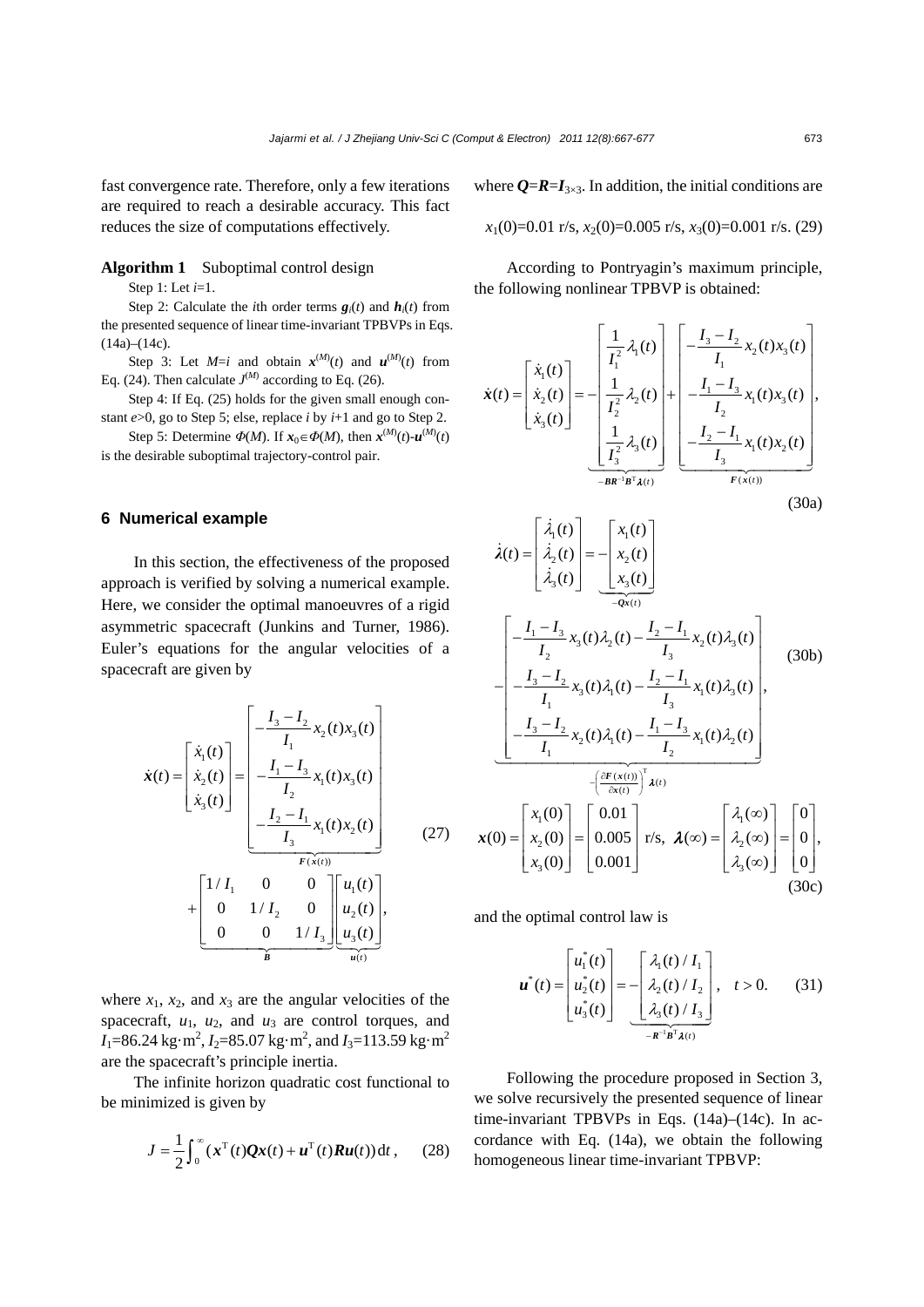$$
\dot{\mathbf{g}}_1(t) = \begin{bmatrix} \dot{g}_{1,1}(t) \\ \dot{g}_{1,2}(t) \\ \dot{g}_{1,3}(t) \end{bmatrix} = -\begin{bmatrix} h_{1,1}(t) / I_1^2 \\ h_{1,2}(t) / I_2^2 \\ h_{1,3}(t) / I_3^2 \end{bmatrix},
$$
(32a)

$$
\dot{\boldsymbol{h}}_{1}(t) = \begin{bmatrix} \dot{h}_{1,1}(t) \\ \dot{h}_{1,2}(t) \\ \dot{h}_{1,3}(t) \end{bmatrix} = -\begin{bmatrix} g_{1,1}(t) \\ g_{1,2}(t) \\ g_{1,3}(t) \end{bmatrix}, \qquad (32b)
$$

$$
\mathbf{g}_{1}(0) = \begin{bmatrix} g_{1,1}(0) \\ g_{1,2}(0) \\ g_{1,3}(0) \end{bmatrix} = \begin{bmatrix} 0.01 \\ 0.005 \\ 0.001 \end{bmatrix}, \ \mathbf{h}_{1}(\infty) = \begin{bmatrix} h_{1,1}(\infty) \\ h_{1,2}(\infty) \\ h_{1,3}(\infty) \end{bmatrix} = \begin{bmatrix} 0 \\ 0 \\ 0 \end{bmatrix}, \tag{32c}
$$

where  $g_{1,j}(t)$  and  $h_{1,j}(t)$  are the *j*th elements of vectors  $g_1(t)$  and  $h_1(t)$ , respectively. Solving Eqs. (32a)–(32c),  $g_1(t)$  and  $h_1(t)$  are obtained as

$$
g_{1,1}(t)=0.01e^{-0.01159554731t}
$$
, (33a)

$$
g_{1,2}(t)=0.005e^{-0.01175502527t}
$$
, (33b)  
\n $g_{1,2}(t)=0.001e^{-0.008803591866t}$ , (33c)

$$
g_{1,3}(t)=0.001e^{-0.008803591866t}
$$
, (33c)  
\n $h_{1,1}(t)=0.8624e^{-0.01159554731t}$  (33d)

$$
h_{1,1}(t)=0.8624e^{-0.01159554731t},
$$
\n(33d)  
\n
$$
h_{1,2}(t)=0.4253500001e^{-0.01175502527t},
$$
\n(33e)

$$
h_{1,2}(t)=0.4253500001e^{-0.01175502527t}
$$
, (33e

$$
h_{1,3}(t) = 0.11359 \mathrm{e}^{-0.008803591866t}.\tag{33f}
$$

Substituting  $g_1(t)$  and  $h_1(t)$  from Eqs. (33a)–(33f) into Eq. (14b), Eq. (14b) becomes the following nonhomogeneous linear time-invariant TPBVP:

$$
\dot{\mathbf{g}}_{2}(t) = \begin{bmatrix} \dot{g}_{2,1}(t) \\ \dot{g}_{2,2}(t) \\ \dot{g}_{2,3}(t) \end{bmatrix} = -\begin{bmatrix} h_{2,1}(t)/I_{1}^{2} \\ h_{2,2}(t)/I_{2}^{2} \\ h_{2,3}(t)/I_{3}^{2} \end{bmatrix}
$$
\n
$$
+ \begin{bmatrix} -1.653525046 \times 10^{-6} e^{-0.02055861714t} \\ 3.214999412 \times 10^{-6} e^{-0.02039913918t} \\ 5.150101240 \times 10^{-7} e^{-0.02335057258t} \end{bmatrix},
$$
\n
$$
\dot{\mathbf{h}}_{2}(t) = \begin{bmatrix} \dot{h}_{2,1}(t) \\ \dot{h}_{2,2}(t) \\ \dot{h}_{2,3}(t) \end{bmatrix} = -\begin{bmatrix} g_{2,1}(t) \\ g_{2,2}(t) \\ g_{2,3}(t) \end{bmatrix}
$$
\n
$$
+ \begin{bmatrix} -1.426 \times 10^{-4} e^{-0.02055861714t} \\ 2.735 \times 10^{-4} e^{-0.02039913918t} \\ 5.85 \times 10^{-5} e^{-0.02335057258t} \end{bmatrix},
$$
\n(34b)

$$
\mathbf{g}_{2}(0) = \begin{bmatrix} g_{2,1}(0) \\ g_{2,2}(0) \\ g_{2,3}(0) \end{bmatrix} = \begin{bmatrix} 0 \\ 0 \\ 0 \end{bmatrix}, \ \mathbf{h}_{2}(\infty) = \begin{bmatrix} h_{2,1}(\infty) \\ h_{2,2}(\infty) \\ h_{2,3}(\infty) \end{bmatrix} = \begin{bmatrix} 0 \\ 0 \\ 0 \end{bmatrix}, (34c)
$$

where  $g_{2,j}(t)$  and  $h_{2,j}(t)$  are the *j*th elements of vectors  $g_2(t)$  and  $h_2(t)$ , respectively. Solving Eqs. (34a)–(34c),  $g_2(t)$  and  $h_2(t)$  are obtained as

$$
g_{2,1}(t) = -0.0001844819998e^{-0.01159554731t}
$$
  
+0.0001844819998e^{-0.02055861714t}, (35a)  

$$
g_{2,2}(t) = 0.0003719293205e^{-0.01175502527t}
$$

$$
-0.0003719293205e^{-0.02039913918t}, \t(35b)
$$
  
g<sub>2,3</sub>(t)=0.00003540323138e<sup>-0.008803591866t</sup>

$$
-0.00003540323138e^{-0.02335057258t}, (35c)
$$

$$
h_{2,1}(t) = -0.01590972766e^{-0.01159554731t}
$$
  
+0.01590972766e<sup>-0.02055861714t</sup>, (35d)

$$
+0.01590972766e^{-0.02055861/14t}
$$
, (35d)  
 $h_{2,2}(t)=0.03164002730e^{-0.01175502527t}$ 

$$
-0.03164002729e^{-0.02039913918t}, \t(35e)
$$
  

$$
h_{2,3}(t)=0.004021453052e^{-0.008803591866t}
$$

$$
-0.004021453053e^{-0.02335057258t}.\t(35f)
$$

Continuing as above,  $g_i(t)$  and  $h_i(t)$  for *i* $\geq$ 3 are obtained by solving only a nonhomogeneous linear time-invariant TPBVP.

To obtain an accurate enough suboptimal trajectory-control pair, we applied the proposed algorithm in Section 5 with the tolerance error bound *e*=  $2\times10^{-4}$ . In this case, convergence was achieved after three iterations, i.e.,  $| (J^{(3)} – J^{(2)}) / J^{(3)} | = 1.552263728 \times 10^{-4}$  $\langle 2 \times 10^{-4}$ , and a minimum of  $J^{(3)} = 0.005432195475$ was obtained. In addition, the third-order suboptimal trajectory-control pair was obtained as

$$
x_1^{(3)}(t) = \sum_{i=1}^{3} g_{i,1}(t) = 9.804739614 \times 10^{-3} e^{-0.01159554731t}
$$
  
+ 2.047361117×10<sup>-4</sup> e<sup>-0.02055861714t</sup>  
- 2.490004422×10<sup>-6</sup> e<sup>-0.03510559785t</sup> (36a)  
- 6.985721918×10<sup>-6</sup> e<sup>-0.02920273105t</sup>,  

$$
x_2^{(3)}(t) = \sum_{i=1}^{3} g_{i,2}(t) = 5.378307474 \times 10^{-3} e^{-0.01175502527t}
$$
  
- 3.808511240×10<sup>-4</sup> e<sup>-0.02039913918t</sup>  
+ 4.907977390×10<sup>-6</sup> e<sup>-0.03494611989t</sup> (36b)

 $-2.364327034\times10^{-6}$  e<sup>-0.02936220901t</sup>,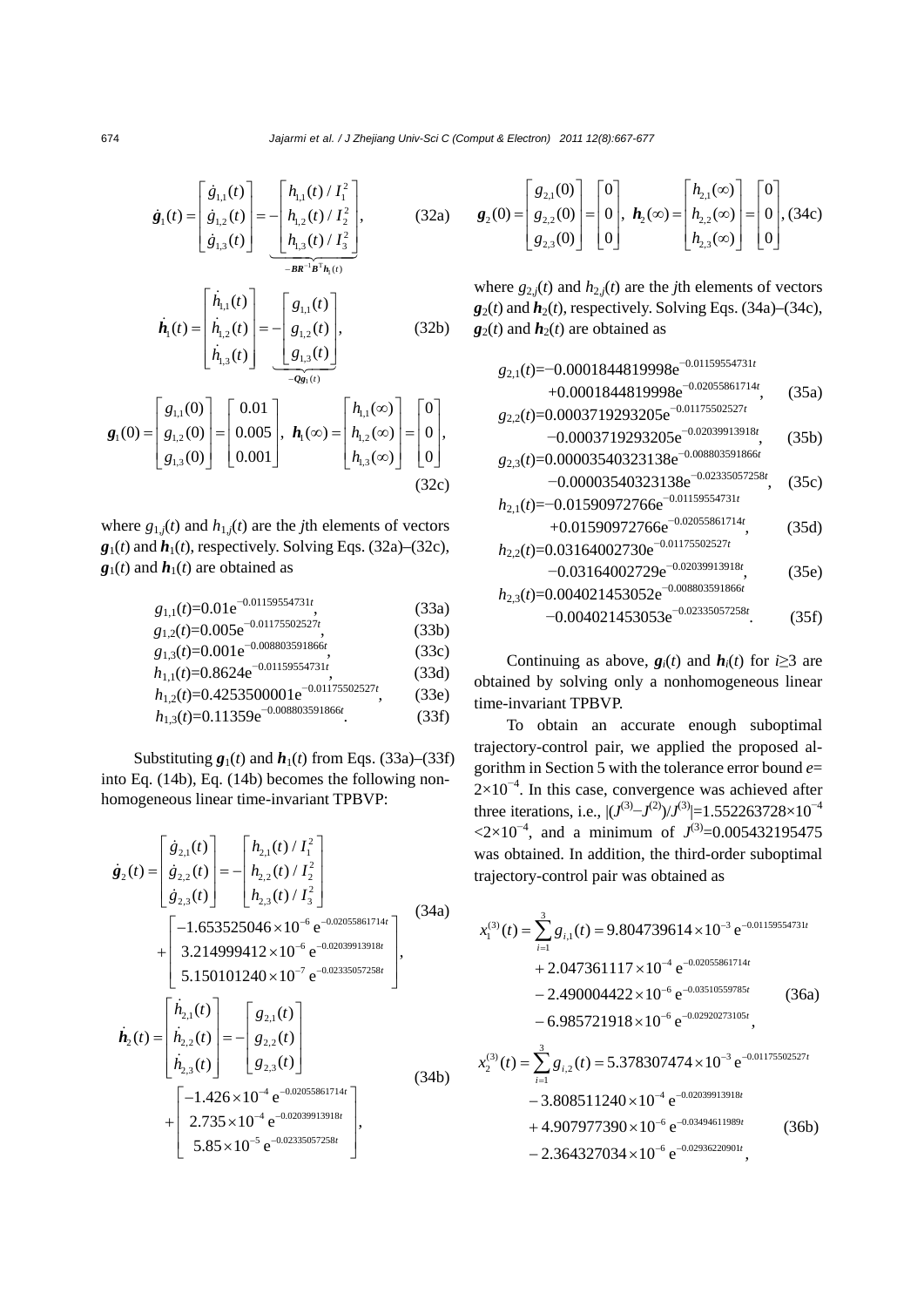$$
x_3^{(3)}(t) = \sum_{i=1}^3 g_{i,3}(t) = 1.036135826 \times 10^{-3} e^{-0.008803591866t}
$$
  
\n
$$
-3.738360544 \times 10^{-5} e^{-0.02335057258t}
$$
  
\n
$$
+1.651904484 \times 10^{-6} e^{-0.03199468649t}
$$
  
\n
$$
-4.041254502 \times 10^{-7} e^{-0.03231364241t},
$$
  
\n
$$
u_1^{(3)}(t) = -R^{-1}B^T \sum_{i=1}^3 h_{i,1}(t)
$$
  
\n
$$
= -9.804739614 \times 10^{-3} e^{-0.01159554731t}
$$
  
\n
$$
-2.047361117 \times 10^{-4} e^{-0.02055861714t}
$$
  
\n
$$
+2.490004421 \times 10^{-6} e^{-0.03510559785t}
$$
  
\n
$$
+6.985721917 \times 10^{-6} e^{-0.02920273105t},
$$
  
\n
$$
u^{(3)}(t) = -R^{-1}R^{T} \sum_{i=1}^3 h_{i}(t)
$$

$$
u_2^{(3)}(t) = -R^{-1}B^{\mathrm{T}} \sum_{i=1} h_{i,2}(t)
$$
  
= -5.378307474 × 10<sup>-3</sup> e<sup>-0.01175502527t</sup>  
+ 3.827746135 × 10<sup>-4</sup> e<sup>-0.02039913918t</sup>  
- 4.907977391 × 10<sup>-6</sup> e<sup>-0.03494611989t</sup>  
+ 8.601353213 × 10<sup>-7</sup> e<sup>-0.02936220901t</sup>,

$$
u_3^{(3)}(t) = -R^{-1}B^{\mathrm{T}} \sum_{i=1}^{3} h_{i,3}(t)
$$
  
= -1.036135827 × 10<sup>-3</sup> e<sup>-0.008803591866t</sup>  
+ 3.738360543 × 10<sup>-5</sup> e<sup>-0.02335057258t</sup>  
- 1.651904495 × 10<sup>-6</sup> e<sup>-0.03199468649t</sup>  
+ 4.041254505 × 10<sup>-7</sup> e<sup>-0.03231364241t</sup>,

where  $x_j^{(3)}(t)$  and  $u_j^{(3)}(t)$  are the *j*th elements of vectors  $x^{(3)}(t)$  and  $u^{(3)}(t)$ , respectively.

**Remark 1** Following the proposed procedure in Section 4 and using the SQP method for solving the optimization problem (23), the domain of validity for the third-order approximate solution with  $\delta = 10^{-6}$  is obtained as

$$
\Phi(3) = \{x_0 = (x_{1,0}, x_{2,0}, x_{3,0}) \in \mathbb{R}^3 : |x_{1,0}| < 0.127, |x_{2,0}| < 0.0173, |x_{3,0}| < 0.00315\}.
$$
 (37)

Obviously, the initial conditions in Eq. (29) belong to  $\Phi(3)$ , which confirms the validity of the obtained approximate solutions.

Simulation curves of  $x^{(3)}(t)$  and  $u^{(3)}(t)$  are shown in Figs. 1 and 2. Simulation curves have also been obtained by directly solving the nonlinear TPBVP Eqs. (30a)–(30c) using the collocation method (Ascher *et al.*, 1995). Note that, to apply the collocation method, we have to replace the boundary condition  $\lambda(\infty)=0$  in Eq. (30c) by the condition  $\lambda(T)=0$ , where *T* is a large enough positive constant.

Figs. 1 and 2 show that the results of our proposed procedure are nearly identical to those of the collocation method. However, compared with the collocation method, the computing procedure of our method is straightforward and can be performed without a computer. In addition, unlike the collocation method, the suggested technique presents explicit expressions for the approximate solutions. Furthermore, unlike the collocation method, the boundary



**Fig. 1 Simulation curves of the suboptimal trajectory**   $x_1(t)$  (a),  $x_2(t)$  (b), and  $x_3(t)$  (c) computed by our proposed **method and the collocation method**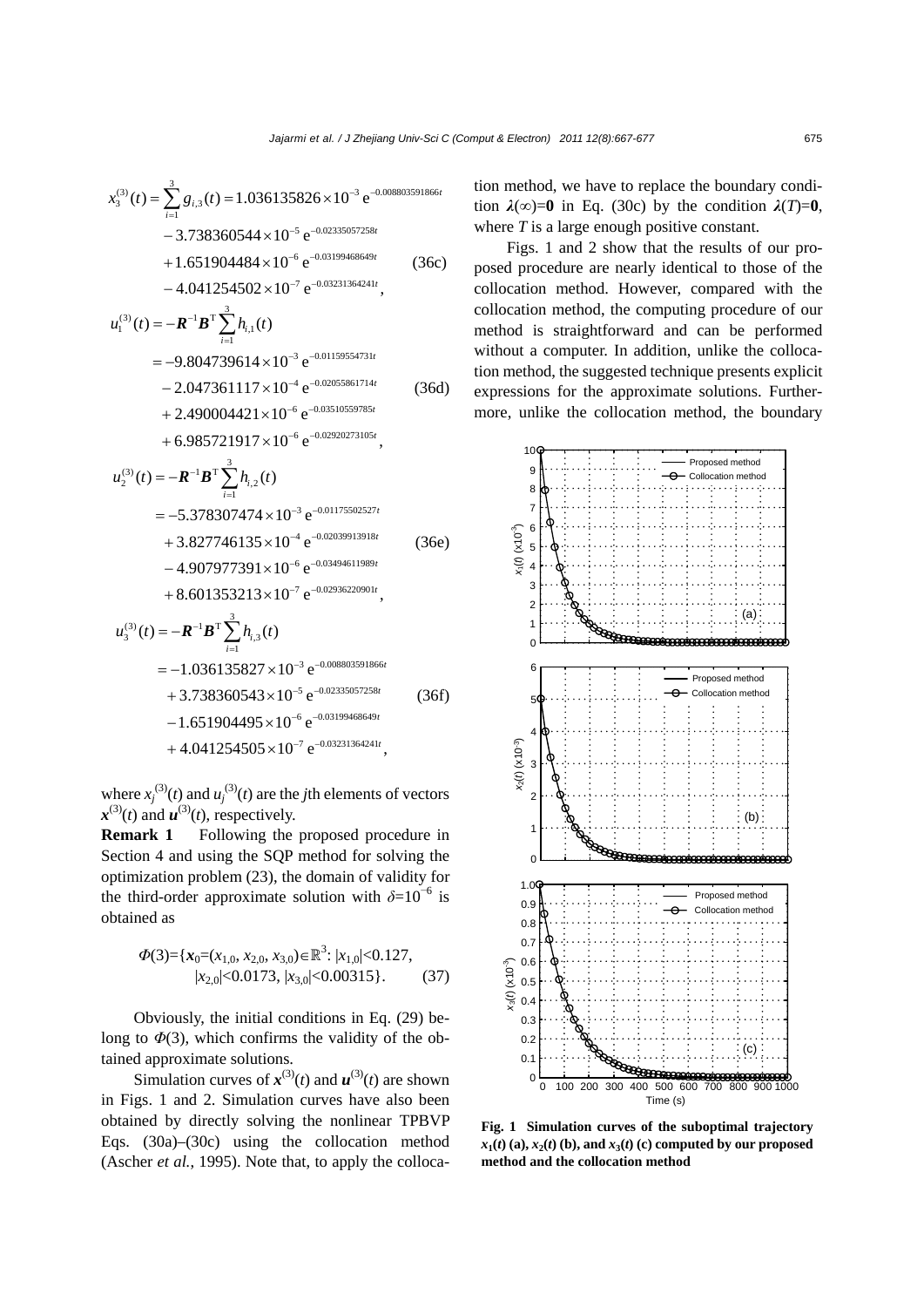

**Fig. 2 Simulation curves of the suboptimal control law**   $u_1(t)$  (a),  $u_2(t)$  (b), and  $u_3(t)$  (c) computed by our pro**posed method and the collocation method** 

condition at *t*=∞ for the co-state equation is handled easily in our proposed technique, since the general solution of each linear time-invariant ODE in Eqs. (14a)–(14c) is available explicitly. However, note that the proposed method may not work in as wide a range of initial conditions as the collocation method.

# **7 Conclusions and future work**

This paper presents a new analytical technique, called the extended modal series method, for solving a class of infinite horizon nonlinear OCPs. The proposed technique avoids directly solving the nonlinear TPBVP or the HJB equation. Furthermore, contrary to the other approximate approaches such as SAA (Tang, 2005), ASRE (Banks and Dinesh, 2000), SDRE (Cimen, 2008), and DT (Hwang *et al.*, 2009), the suggested technique avoids solving a sequence of linear time-varying TPBVPs, a sequence of matrix Riccati differential (or algebraic) equations, or a system of nonlinear algebraic equations. Our proposed method requires solving only a sequence of linear time-invariant TPBVPs. Deriving each linear equation in the sequence is straightforward and can be performed without a computer. This property gives our method an advantage compared with the algorithms presented by Huang and Lin (1995) and Abu-Khalaf *et al*. (2006). Therefore, in terms of computational complexity, the proposed approach is more practical than the other approximate approaches. Future work can be focused on extending the modal series method for solving more general forms of nonlinear OCPs.

#### **References**

- Abu-Khalaf, M., Huang, J., Lewis, F.L., 2006. Nonlinear *H*<sub>2</sub>/*H*<sub>∞</sub> Constrained Feedback Control: a Practical Design Approach Using Neural Networks. Springer-Verlag, New York.
- Adomian, G., Adomian, G.E., 1984. A global method for solution of complex systems. *Math. Model.*, **5**(4):251-263. [doi:10.1016/0270-0255(84)90004-6]
- Arnold, V.I., 1992. Ordinary Differential Equations. Springer-Verlag, New York.
- Ascher, U.M., Mattheij, R.M.M., Russel, R.D., 1995. Numerical Solution of Boundary Value Problems for Ordinary Differential Equations. SIAM, Philadelphia.
- Banks, S.P., Dinesh, K., 2000. Approximate optimal control and stability of nonlinear finite- and infinite-dimensional systems. *Ann. Oper. Res.*, **98**(1/4):19-44. [doi:10.1023/A: 1019279617898]
- Bazaraa, M.S., Sherali, H.D., Shetty, C.M., 2006. Nonlinear Programming Theory and Algorithms (3rd Ed.). John Wiley & Sons, New York. [doi:10.1002/0471787779]
- Beard, R.W., Saridis, G.N., Wen, J.T., 1997. Galerkin approximations of the generalized Hamilton-Jacobi-Bellman equation. *Automatica*, **33**(12):2159-2177. [doi:10.1016/S0005-1098(97)00128-3]
- Bellman, R., 1952. On the theory of dynamic programming. *PNAS*, **38**(8):716-719. [doi:10.1073/pnas.38.8.716]
- Bryson, A.E., 2002. Applied Linear Optimal Control: Examples and Algorithms. Cambridge University Press, UK.
- Cimen, T., 2008. State-Dependent Riccati Equation (SDRE) Control: a Survey. 17th IFAC World Congress. [doi:10.